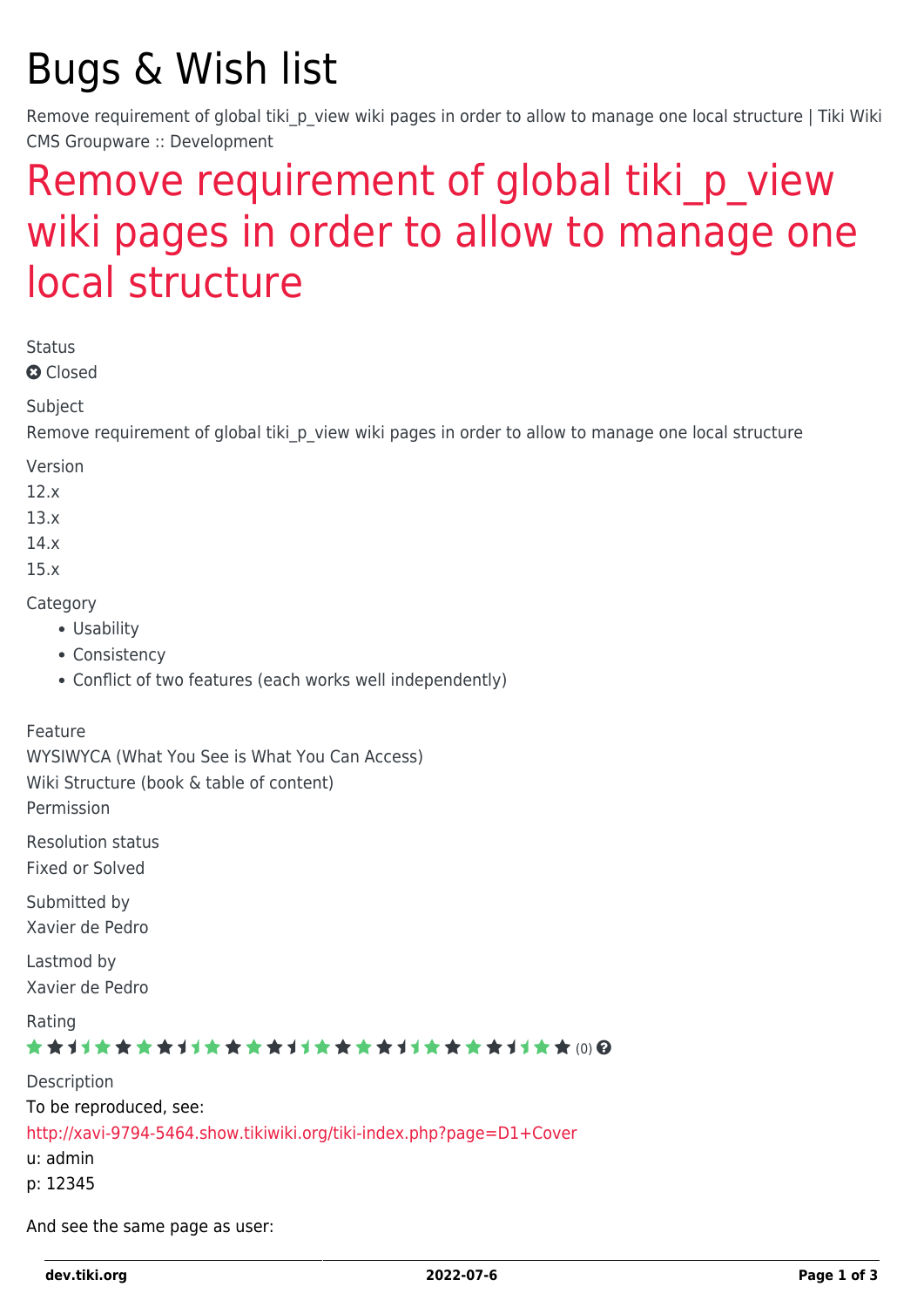u: user1

p: user1

which has been granted local permission to view and edit that page, and global permission to edit structures. If you attempt to go to edit the structure,

[http://xavi-9794-5464.show.tikiwiki.org/tiki-edit\\_structure.php?page=D1+Cover&page\\_ref\\_id=1](http://xavi-9794-5464.show.tikiwiki.org/tiki-edit_structure.php?page=D1+Cover&page_ref_id=1)

#### you get:

#### $\epsilon$

Error: You do not have permission to use this feature: tiki\_p\_view

#### Potential Workaround:

Comment out the check for the permission to display any part of the edit strcutures interface. Line 22 from tikiedit\_structure.php should become:

```
//$access->check_permission('tiki_p_view');
```
And line 123 from templates/tiki-edit\_structure.tpl should change from:

 $\{ \text{if } \text{seditable} == 'v' \}$ 

to

```
\{ \text{if } \text{ seditable} == 'y' \&\text{if } \text{stiki } p \text{ edit} == 'y' \}
```
#### Should that be enough?

I couldn't test properly due to the interference of this other bug which prevents assigning object permissions: <https://dev.tiki.org/item5916>

#### Solution

Hopefully [r58429](http://sourceforge.net/p/tikiwiki/code/58429) does the trick - i don't see the need to test for edit (wiki page) perm when editing a structure, as \$editable is set according to edit structures (and locking). HTH

Fix confirmed, thanks jonny! Backported to 14,x in r58458, and to 12.x in r58459

| Importance<br>5     |
|---------------------|
| Easy to solve?<br>8 |
| Priority<br>40      |